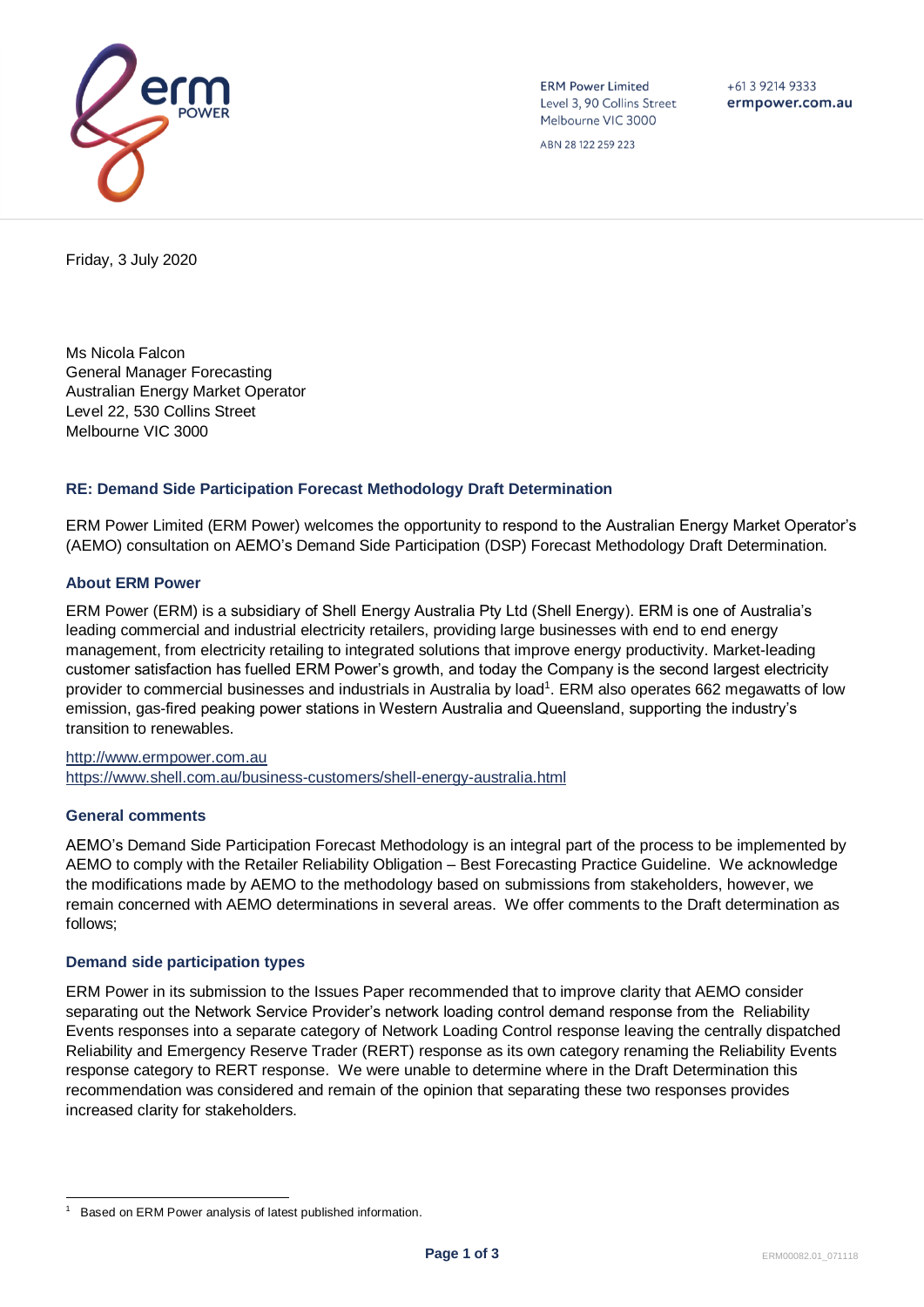

We do not agree with AEMO's determination to continue to exclude DSP loads from the DSP calculation when the DSP loads are indicated as "potentially" participating in a RERT program via membership on a RERT Panel. We note AEMO's reasoning "*that RERT panel members are incentivised to bid available for RERT events, and if their bid is accepted by AEMO, their capability to respond is then exclusively reserved for RERT. Consequently, for DSP forecasting purposes, AEMO considers that RERT panel members do not have capacity beyond their nomination in the RERT panel agreement. Furthermore, the DSP capacity of RERT panel members on days when RERT is not required is considered irrelevant for reliability forecasting purposes*." As RERT or the potential for RERT dispatch is excluded as a supply side input from the various reliability assessment forecasts, we do not believe that the exclusion of DSP not contracted for RERT but observed to be price responsive is warranted based on RERT Panel membership and that this observed price response is additional, from a reliability assessment forecasting perspective.

RERT panel members respond to requests from AEMO for RERT contracting availability where a forecast potential Lack of Reserve (LOR) condition is declared. This may or may not align with high market price outcomes.<sup>2</sup> Absent a request from AEMO to respond to a short notice RERT tender, at all other times, RERT Panel members remain free and have been observed to respond to market price outcomes. In addition, RERT Panel members are not obligated to make demand responsive load available to AEMO for RERT dispatch under LOR conditions.

We believe AEMO reasoning in the Draft determination results in a circular outcome, where the exclusion of observed price-based demand response from the DSP values, based on RERT Panel membership only, makes it more likely that RERT Panel or RERT contracting response is required. Then due to this outcome to activate calls for RERT expressions of interest, AEMO determines that some observed demand response should be excluded due to the demand response providers membership of a RERT Panel. We do not agree with this determination.

We believe AEMO's determination should be reviewed and continue to recommend that this area be clarified as only applicable for a load for which a RERT contract has been signed as opposed to a load which may be participating in a RERT panel only. A load has no obligation to provide RERT dispatch until such time as a formal RERT contract has been signed, until that point, a RERT Panel member is available to provide Market-Driven demand response.

## **Method for calculating demand side participation levels**

ERM Power remains concerned by AEMO's use of negative values of DSP in the DSP calculation based on inaccuracy in the allocated "baseline". We consider that whilst variations in baseline can and do occur, this variation in baseline consumption would already be included in AEMO's calculation of probabilistic overall regional maximum demand and as such is already included in AEMO's reliability assessment. Including these values again in the calculated DSP value in effect double counts the same value in the reliability assessment resulting in an overstated potential for unserved energy.

Also, as AEMO's process for identifying a price responsive load is based on observations of historical reduction in consumption at a connection point at a time of a price event, we question how steady consumption or an increase in consumption could possibly be identified as demand response.

We continue to recommend that for calculating input assumptions for DSP to be used in future planning and reliability forecasts, all negative DSP values should be removed prior to calculation of the response probability curves.

As set out in our submission to the Issues paper, in considering the level of DSP available to the market, the use of observed values over the previous three-year period for what are in effect somewhat rare events would of itself add a degree of underestimation of potential DSP, particularly if the analysis includes periods where very high spot market price outcomes have not occurred.

 $2$  RERT dispatch on 30 December 2019 in Victoria and on 4 January 2020 in New South Wales both aligned with periods of relatively low market price outcomes.